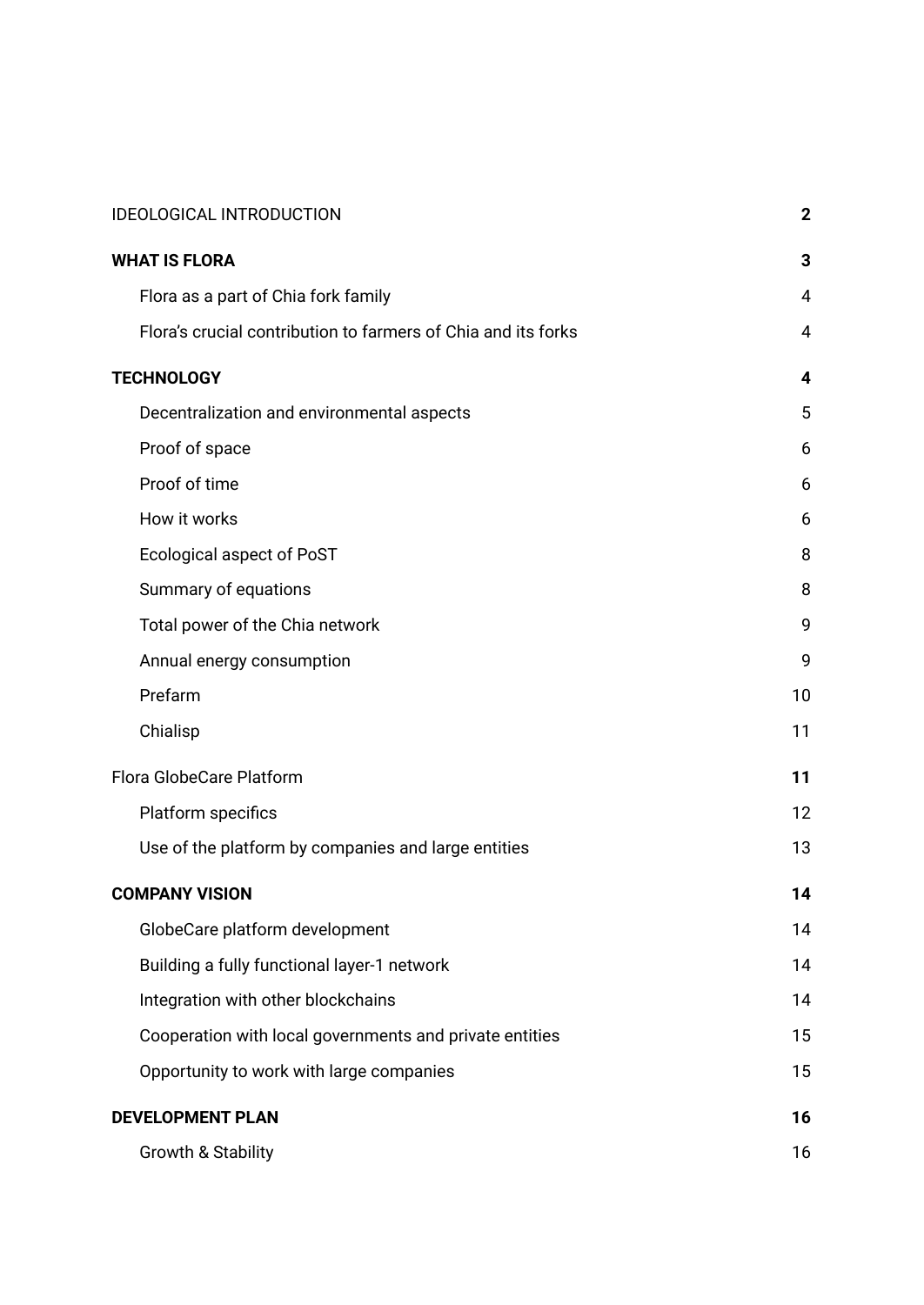| Plans for the near future                                                           | 16 |
|-------------------------------------------------------------------------------------|----|
| Target group                                                                        | 16 |
| Listing                                                                             | 17 |
| Exploring new applications for tokens on the Flora network                          | 17 |
| Al utilization as the foundation of the platform                                    | 17 |
| Combining Proof of Coverage with Flora blockchain                                   | 18 |
| <b>Conclusion</b>                                                                   | 19 |
| Research into new applications for blockchain technology and further development of |    |
| already existing technologies                                                       | 19 |

# Flora Whitepaper

## <span id="page-1-0"></span>IDEOLOGICAL INTRODUCTION

The unstoppable development of technology is a perpetuum mobile for the world. A drive that through progress drives further progress, breakthrough after breakthrough. However, it cannot be said that this is a good operating model. Technological progress comes at a great cost in terms of environmental degradation and climate change, which could in the long term destroy most of what has been achieved so far. Flora believes that technological progress should be balanced in such a way that for every planet-destroying side-effect, in parallel, an antidote must be created in the form of another technology or a new application of an existing one. Awareness of limitations, resulting from the intrinsic nature of humanity, leaves us under no illusion that it is impossible to convince everyone of this concept. Therefore, there is nothing left to do but to create a counterbalance from below to the unreflective pursuit of efficiency at the expense of ecology.

This is why the Flora blockchain, which is a fork of the low-carbon CHIA blockchain, will be used to build many solutions for the well-being of the planet. One of the first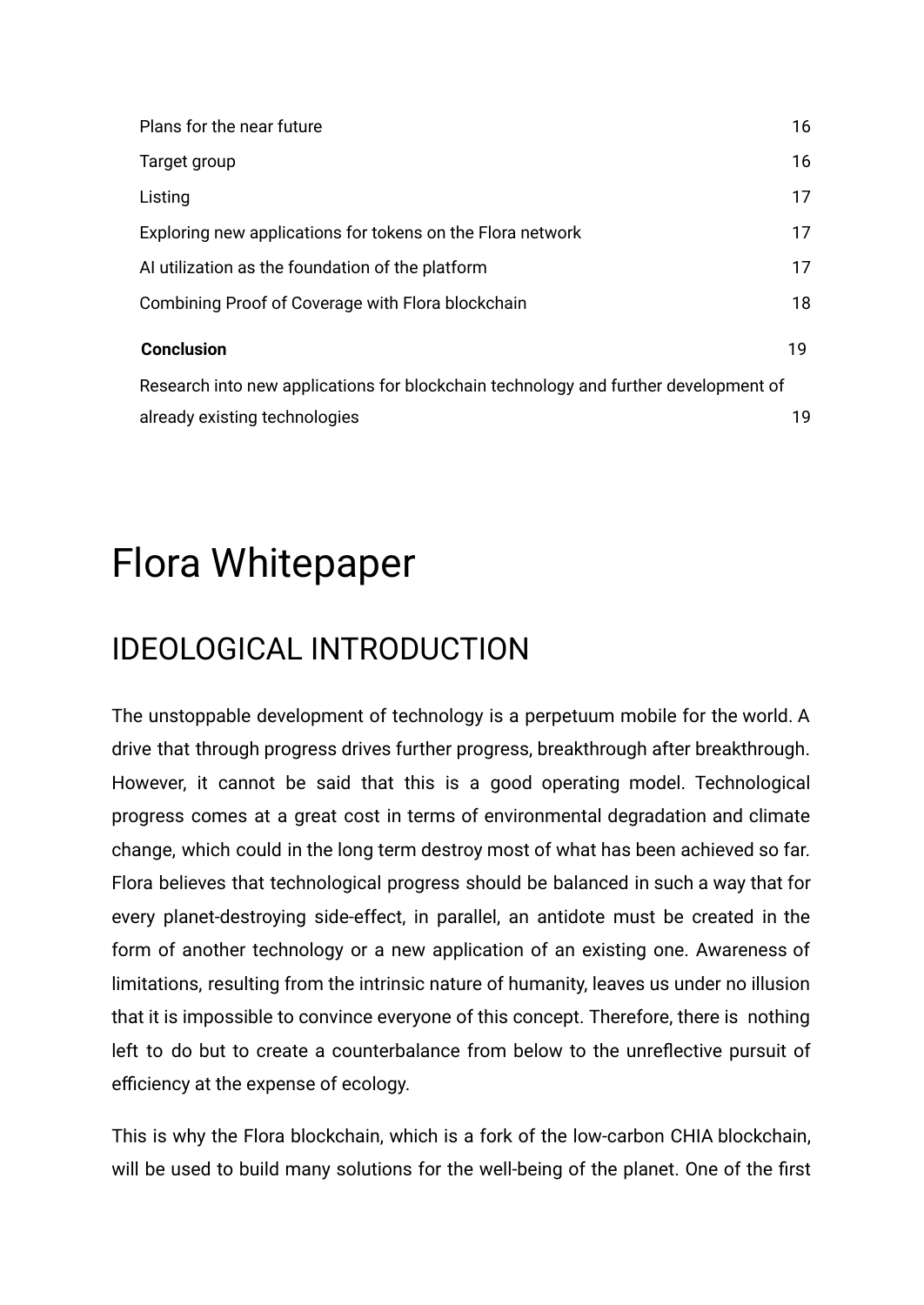projects to go in the direction of taking care of the environment is the creation of a platform which will be used to acquire in a decentralized manner environmental data, such as air quality, in every corner of the globe. Most importantly, the platform will be based on blockchain technology and all the benefits that arise from its use.

As a project, utilizing blockchain technology for the implementation of our assumptions, we are fully aware of the need for limited trust in centralized intermediaries and third-parties that carry out similar projects. The nature of their organizational model casts a shadow over certain sensitive aspects of their operations. We believe that Satoshi Nakamoto's legacy will remove the impact of human imperfections in this area as well. We pay our respects to the sacrifices made by non-profit organizations and others working to improve the environmental condition. At the same time, we are aware of the risks of putting control of data in the hands of a few leading institutions, or worse, governments and large corporations. In this predicament, it is essential to share the responsibility for data authenticity with the public. With a decentralized platform and IoT solutions, we intend to provide the general public with a tool and a database to securely capture, store and share information.

## <span id="page-2-0"></span>WHAT IS FLORA

Flora was born on 30.06.2021 as one of the most promising chia forks, due to the smooth start and development team helping farmers with any new problems. It was created by the cooperation of farmers and their willingness to co-create the Chia community. Flora is an eco-friendly cryptocurrency using Proof of Space and Time cryptographic technique and powerful and secure Chialisp language for developing Smart Contracts.

Our team consists of many experienced personalities. Thanks to this, we are able to function and operate in many fields, from programming work, building blockchain functionalities to listing it on the largest cryptocurrency exchanges. Blockchain technology is distributed, robust, secure, and instant. We claim that because blockchain technology is decentralized, it will be protected from outside forces such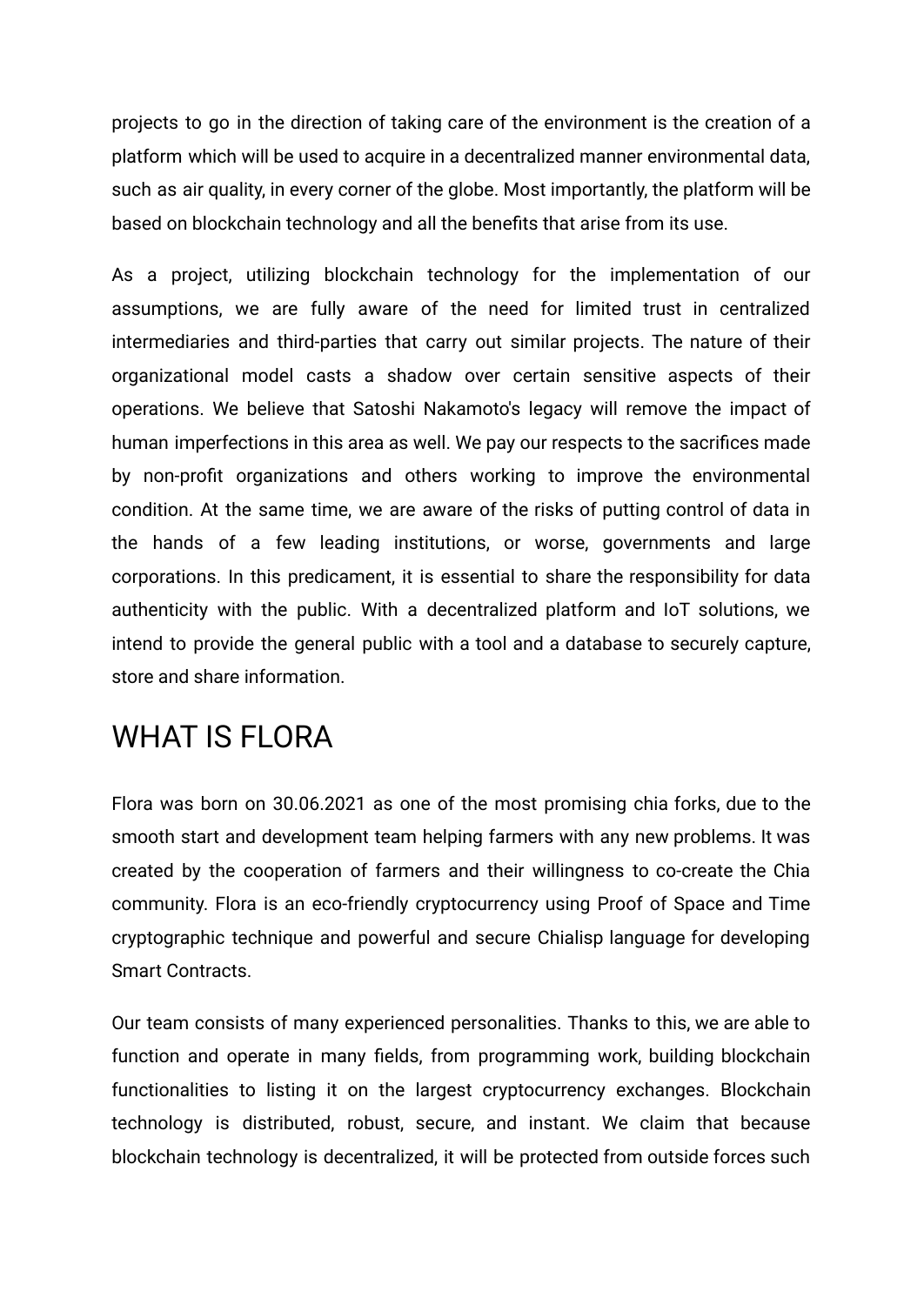as government manipulation, censorship, fraud, and terrorism. We argue that because there is no central server, a hacker cannot pull all of the information down, or connect to the network and alter it. We believe that Blockchain is highly secure due to the extreme amount of oversight by users. Although it is still a new technology, many investors and businesses are beginning to adopt it as an innovative form of exchange. It's important to understand that blockchains are not only for trading or speculative purposes; they are the foundation of the future. In time, when Flora takes off, and people actually use it, then it will be a very good start to creating a real, solid network.

#### <span id="page-3-0"></span>Flora as a part of Chia fork family

Chia forks have created their own ecosystem thanks to the additional use of Chia plots. This is undeniably the reason why this organic cryptocurrency is so unique. Undoubtedly, farming forks is profitable, we gain the possibility of additional income without investing new funds. However, you should be careful and choose forks that are valuable projects. Through our activity we want to increase the popularity of Chia. Undoubtedly, this is an opportunity for farmers, who by investing in their farms will be able to fully exploit their potential. We strive to make our project credible to you and increase revenue opportunities through value building based on solid projects.

### <span id="page-3-1"></span>Flora's crucial contribution to farmers of Chia and its forks

Team Flora also wants to ensure the comfort and full satisfaction of farmers through the usage of our blockchain as well as other forks. One of the biggest problems with co-farming Chia plots was the lack of full rewards for NFT plots due to design decisions within the Chia team. To meet the high demands of the community and to provide added value, we used our know-how and, as the first and only Chia fork (at the time of writing), created an open-source tool called FLORA-DEV-CLI that allows you to get full reward when using NFT plots that are compatible with any fork. Our tool has been very well received throughout the Chia fork community, and as a result, third-party adoption has begun, in line with our assumptions and predictions. Our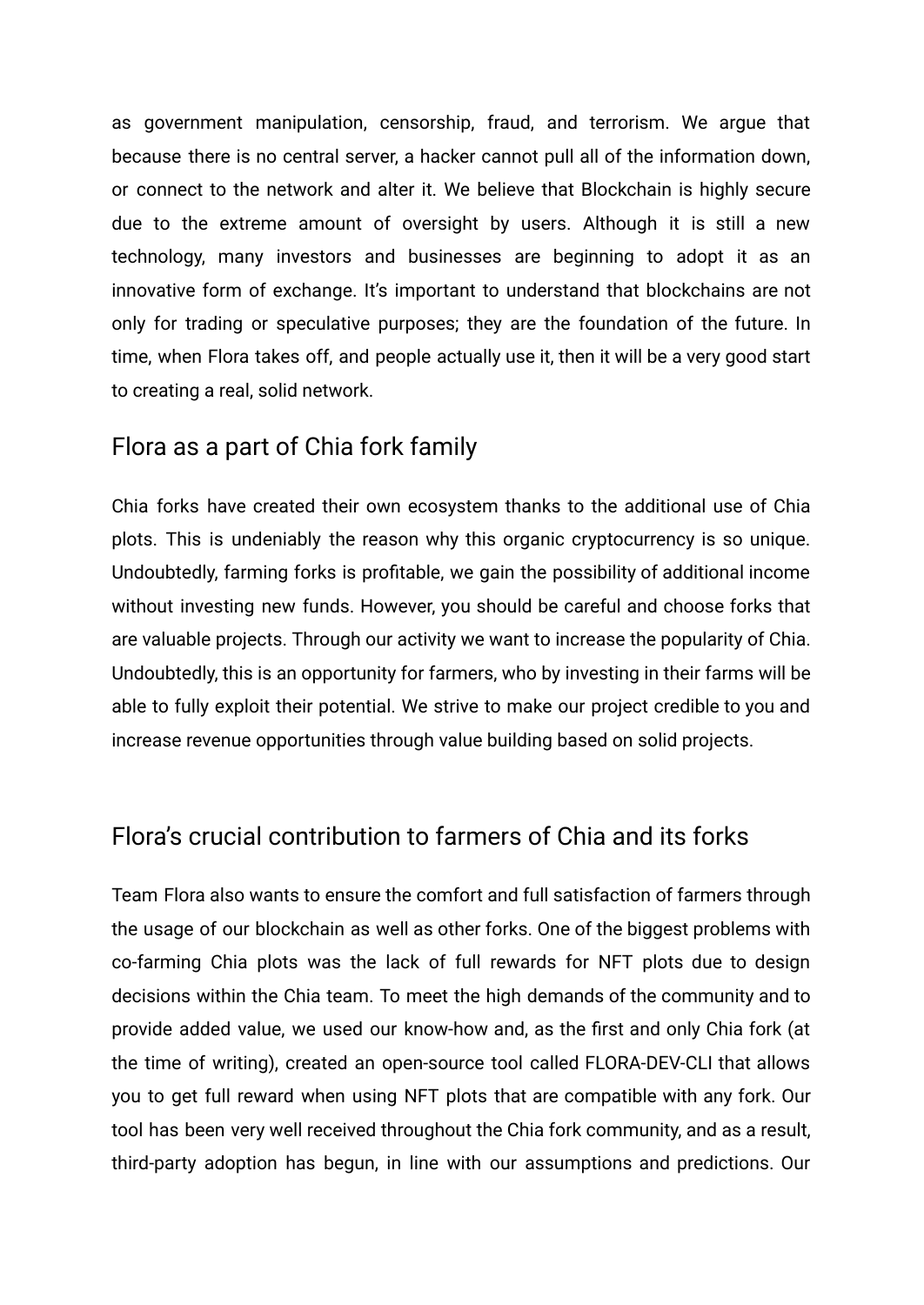tool has been used in many places (e.g. Machinaris.app), and is recommended by virtually every fork as the go-to for releasing rewards. To maximize its potential, we have also partnered with alltheblocks.net, an explorer of all forks, to create a reward release tool centrally from one place and give every farmer the chance to do it, regardless of skill.

## <span id="page-4-0"></span>TECHNOLOGY

Flora Network is a fork of the Chia Network. This more or less means that it is a copy of the original Chia blockchain, adapted to create its own tool on an autonomous blockchain. The features of the Chia Network architecture make it an ideal environment for the pro-environmental solutions that we intend to implement on its twin blockchain – the Flora Network.

## <span id="page-4-1"></span>Decentralization and environmental aspects

Flora is one of the most eco-friendly blockchains, while at the same time being a highly scalable network that can certainly shoulder many of the solutions and projects that will be created by our customers. As a mission-driven team, we hope to attract interest from many different industries. We are absolutely not confining ourselves to the areas already addressed in other whitepapers. As a layer-1 network, we want to create an open environment to build projects from as wide a spectrum of known fields as possible, such as from DeFi, NFT, GameFi, AI solutions or metaverse, as well as delve into yet undiscovered applications for blockchain. By encouraging new projects and bringing existing projects into our ecosystem, we want to help decarbonize (with no loss to security) the blockchain industry and raise awareness in this aspect (thus putting competitive pressure on more environmentally harmful projects), while being an ecosystem that lacks nothing compared to other similar networks.

Flora blockchain, like the Chia blockchain, is based on the Proof of Space and Time (PoST) consensus algorithm, an alternative to the highly energy-intensive Proof of Work (PoW) and the popular, but less secure than the aforementioned PoW, Proof of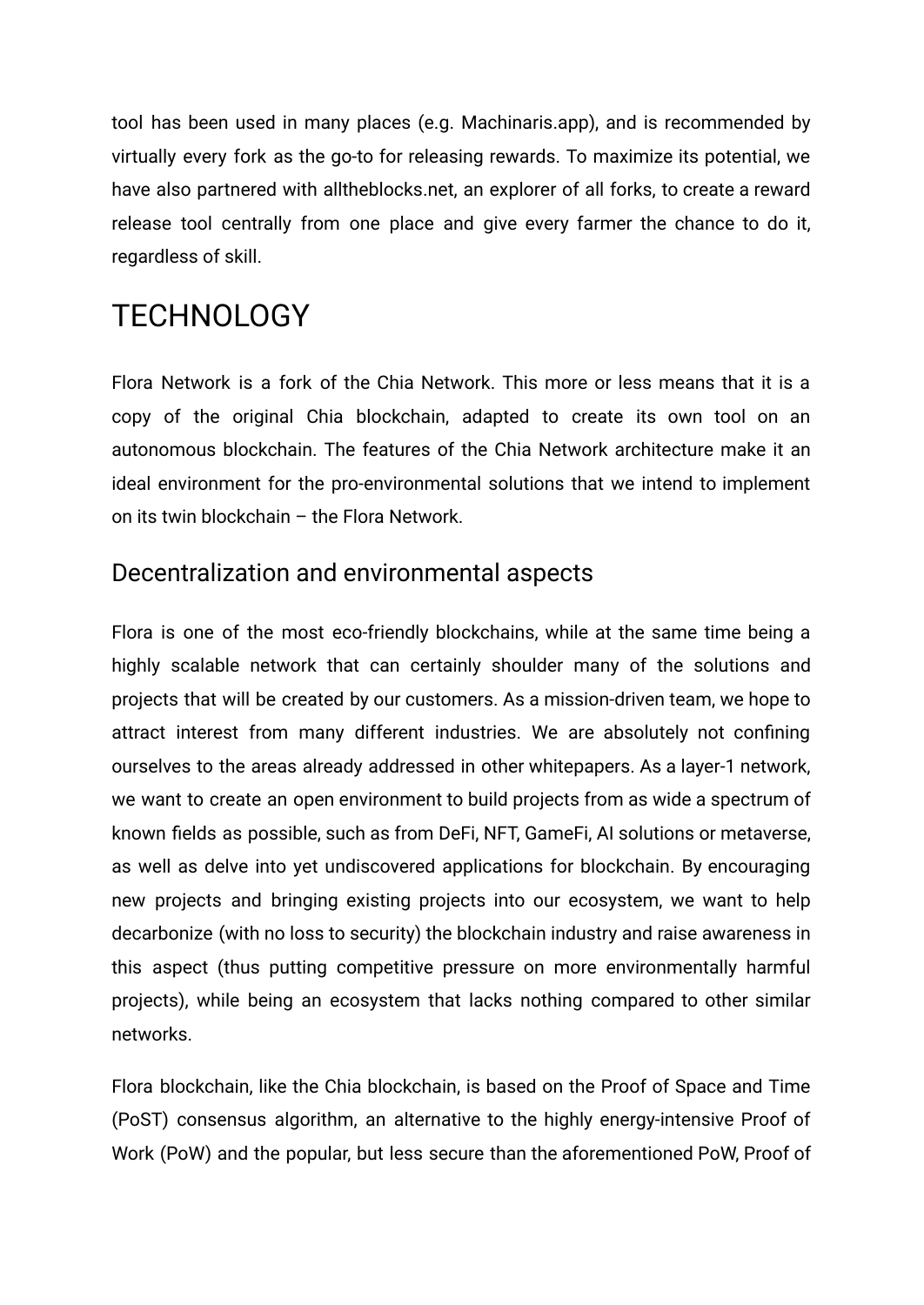Stake (PoS). By using existing resources and technology implemented by Chia, we have the ability, if necessary, to act as a point of scalability with full functional interoperability of the Chia blockchain. In addition, by using the same plots, we do not contribute to the increase in carbon footprint.

## <span id="page-5-0"></span>**1. Proof of space**

Proof of space can be seen as a mechanism to indicate that you have some unused space on your hard drive. Flora blockchain users will utilize that free space by installing software that aggregates a set of cryptographic data on the drive in the form of plots. When the blockchain broadcasts a challenge for the next block, farmers can check their plots to see if they have the hash that is closest to the challenge. The chance of a farmer winning a block is the ratio of the total area the farmer has to the size of the entire network.

## <span id="page-5-1"></span>**2. Proof of time**

It only takes a while for the time proof to pass between blocks. This is achieved by using a verifiable delay function that takes a finite amount of time to compute and includes a terribly fast verification. The main concept of VDF is that it requires computation, and since there are various parallel computers without any blessings, it reduces energy waste. Although there may be a limited range of VDF servers, the fastest one is always finished first, requiring merely a fast Timelord and completing only 1 block before the chain can run.

### <span id="page-5-2"></span>**3. How it works**

The Proof of Space and Time protocol allows the Flora Network to be reliable in operation, decentralized, and virtually indestructible. Transaction blocks in the network are created and validated thanks to the free drive space of ecosystem users (farmers). Farmers designate on their disks so-called plots, with capacity depending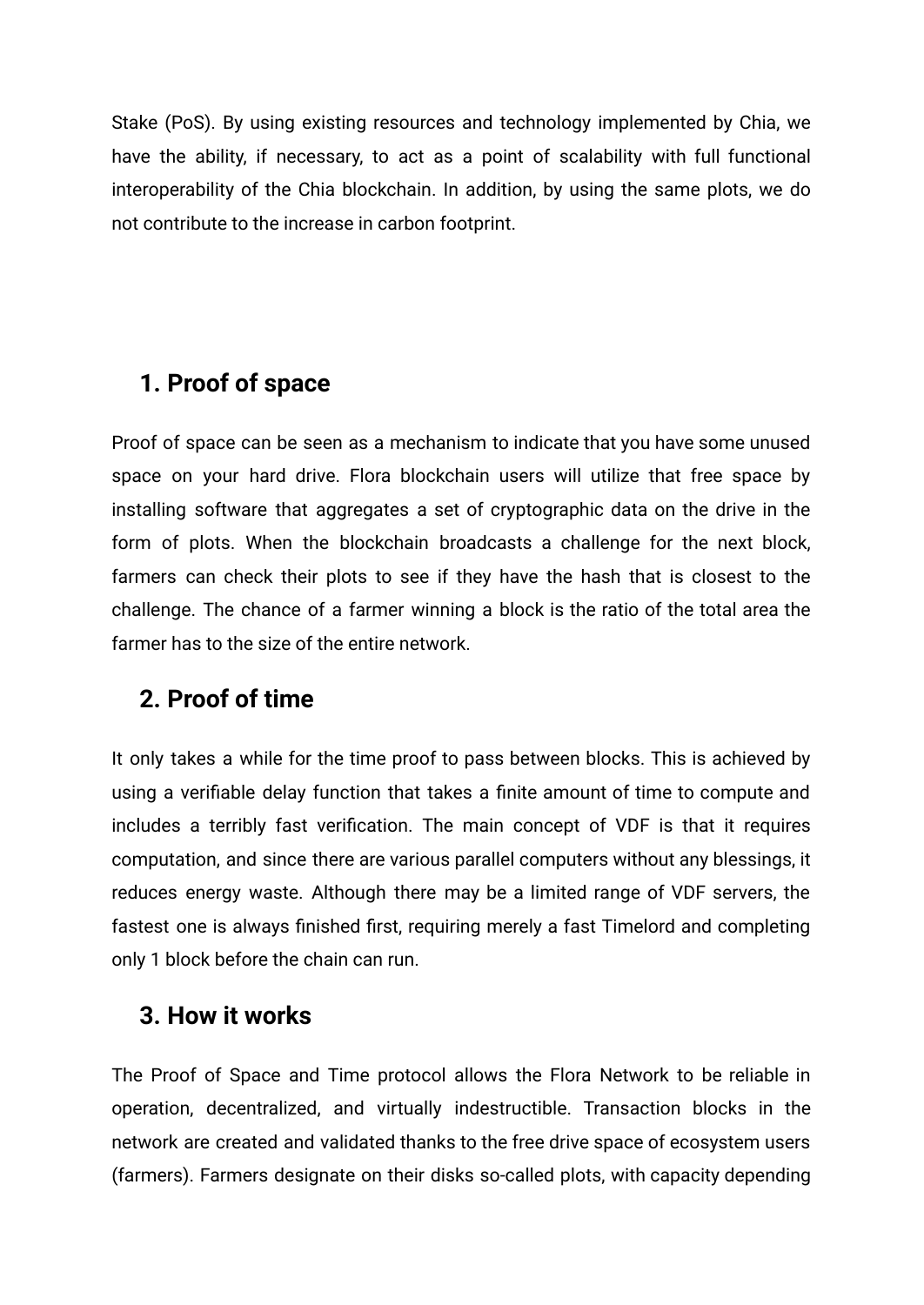on its type, characterized by K-size, on which cryptographic data is stored. Similar to Proof of Work, the farmers have to provide proof to the network by "solving" a mathematical puzzle, which consists of finding the searched value in what is known as a "challenge". In the case of Proof of Space however, solving a challenge is much simpler, which is why it doesn't require huge amounts of computing power to provide a solution. For a new transaction block to be written to the chain, it must be accepted by one of the farmers. In order to randomly select a validator, the network scans all plots for the sequence of numbers that most accurately characterizes the puzzle in question. The farmer whose plot contained the desired string wins the block, which is then validated, and the farmer receives a prize. The security of the network is aided by the fact that there is a low probability that a single farmer will be responsible for accepting multiple blocks.

Proof of Time serves as an additional safeguard, implemented in the network, implemented under the name of Verifiable Delay Function (VDF). These are deterministic functions (always rendering the same result, using the same parameters), which guarantee that the time between blocks will be consistently mutually synchronized, or in other words, a sequence of blocks mutually related in time will be created. VDF protects against possible attacks from entities with the ability to use high computing power in order to manipulate the network and, for example, double the issuance of tokens. To this end, attackers could create a fake chain, assuming the use of only Proof of Space. Therefore, in addition to the PoS itself, there must be a separate control element. Validation of a block from the PoT perspective is handled by so-called Timelords. For a block to be completed, only one of them is required.

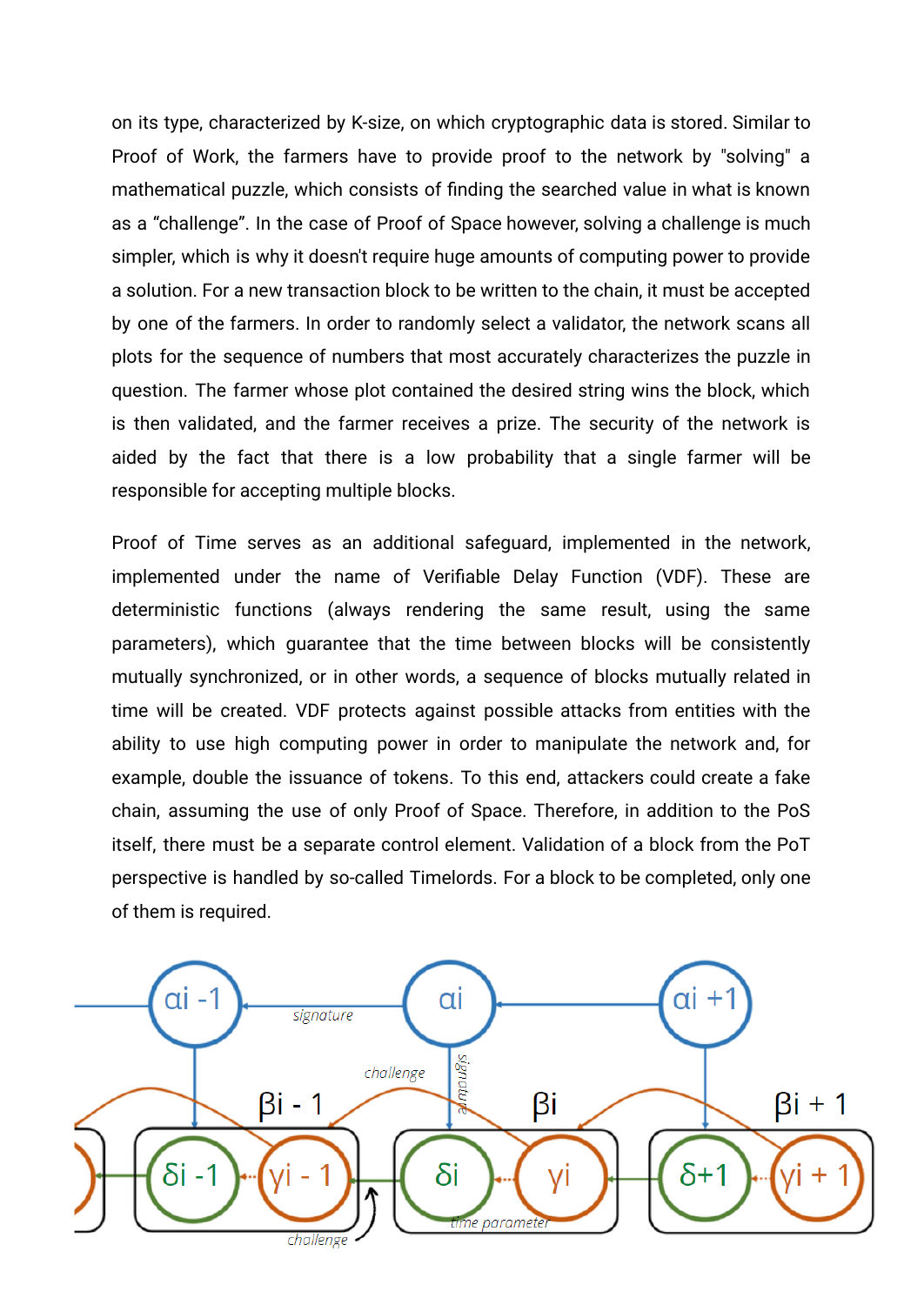B =  $(δ,γ)$  in the ungrindable trunk chain contains a proof of space followed by a VDF output γ. A block α in the foliage contains the payload, a signature of the previous block in foliage, and a signature of the proof of space.

#### <span id="page-7-0"></span>**4. Ecological aspect of PoST**

By using PoST, tools built on the Flora blockchain will be able to base their operations on a network that is both secure and decentralized (like PoW) while being highly scalable (like PoS). Due to the nature of the project, the consensus was chosen to be as lightweight as possible. Unlike Proof of Work, PoST does not consume energy on the level that would match the demand of many medium-sized countries. The entire Chia network, which includes most of its forks, currently consumes about 0.307 TWh of energy per year (as of 15.12.21). For comparison, the Bitcoin network consumes 91 TWh per year (about 0,004% of the global consumption (~23000 TWh) of electricity). It is important to note here that energy intensity is not a determinant of decentralization. Although Proof-Of-Work based cryptocurrencies, such as Bitcoin and Ethereum, are considered to be the most secure and decentralized, the Chia network beats them in these respects. Bitcoin currently has over 15,000 active nodes. Ethereum has even fewer at less than 6,000 nodes. And Chia? The Chia network supports as many as 350,000 nodes! Thus, the incomparably low energy intensity of the network in no way goes hand in hand with a reduced level of decentralization. Quite the opposite, actually. The issue of sourcing and recycling the hardware used to support the network also serves as a significant advantage. Satoshi Nakamoto was mistaken in thinking that Bitcoin would be mined using "free computing power resources". It very quickly became apparent that instead of relying on unused CPUs and GPUs, people started building complex ASICs, used solely for mining the "digital gold", as the used ones are no longer reusable. Satoshi's vision is more suited to the PoST protocol, which has much greater potential in utilizing free drive space in thousands of server rooms and home drives around the world. Moreover, drive space, used to support the network, can be delegated to another function at any time (unlike, e.g. ASICs)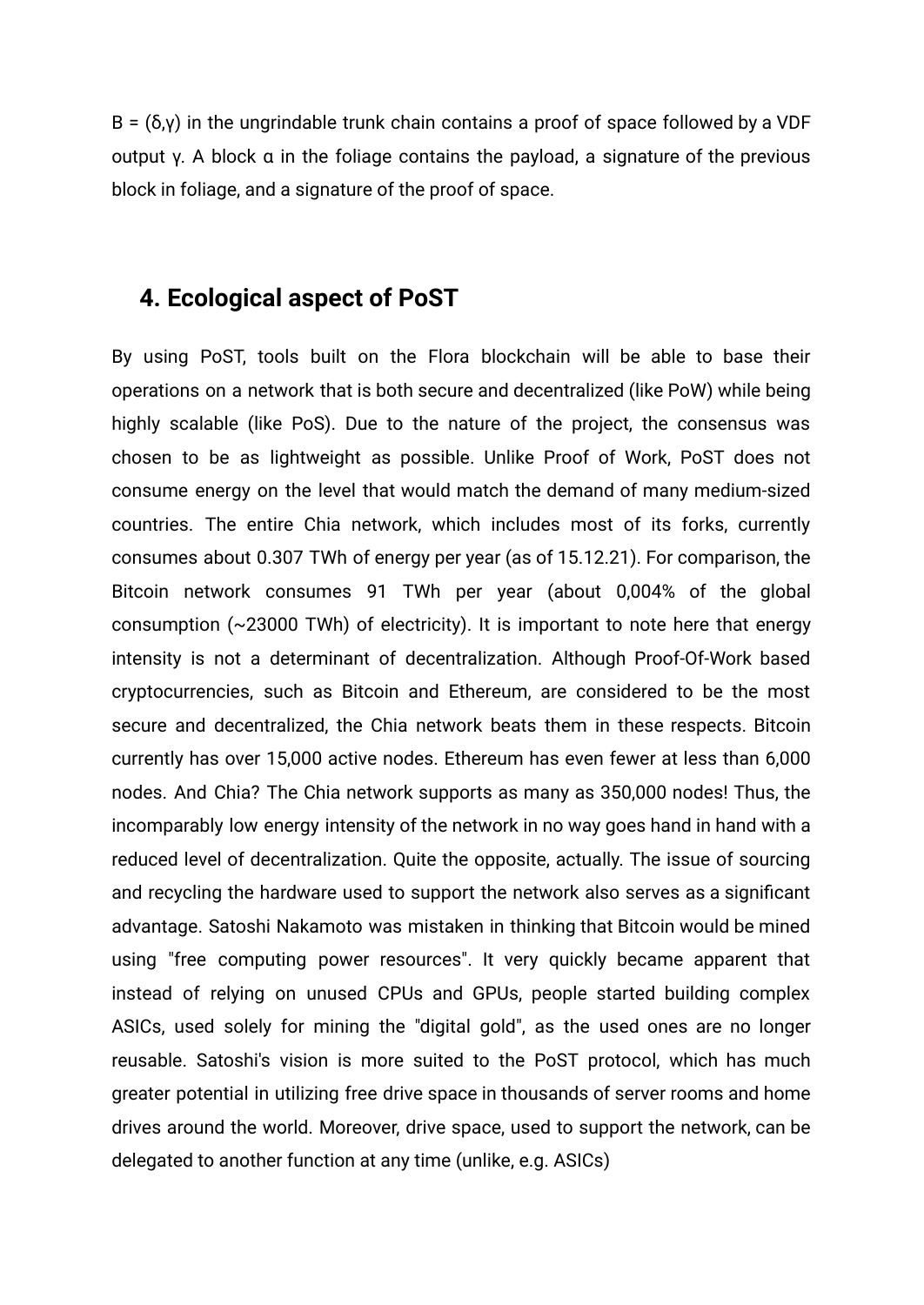## <span id="page-8-0"></span>**Summary of equations**

$$
P_{\text{high-cap}}(MW) = Netspace\,(EiB)\times(1024^{\,6})/(1000^{\,4})\times TB\,/\,W(P_{\text{high}})\,/\,1000^{\,2}\times\%\,\,Netspace\,high-cap
$$
 
$$
P_{\text{low-cap}}(MW) = Netspace\,(EiB)\times(1024^{\,6})/(1000^{\,4})\times TB\,/\,W(P_{\text{low}})\,/\,1000^{\,2}\times\%\,\,Netspace\,low-cap
$$
 
$$
P_{\text{underutilized}}(MW) = Netspace\,(EiB)\times(1024^{\,6})/(1000^{\,4})\times TB\,/\,W(P_{\text{under}})\,/\,1000^{\,2}\times\%\,\,Netspace\,under\,label{eq:poly}
$$

## <span id="page-8-1"></span>**Total power of the Chia network**

$$
P_{\quadTotal} = P_{\stackrel{high-cap}{}} + P_{\stackrel{low-cap}{}} + P_{\stackrel{underutilized}{}}
$$

## <span id="page-8-2"></span>**Annual energy consumption**

$$
E_{annual} = \sum\limits_{t=0}^{1 \: year} P_{Total} \times 24 \times 365) + (Netspace (TiB) \times P_{plot} (kWh / TiB plotted))
$$

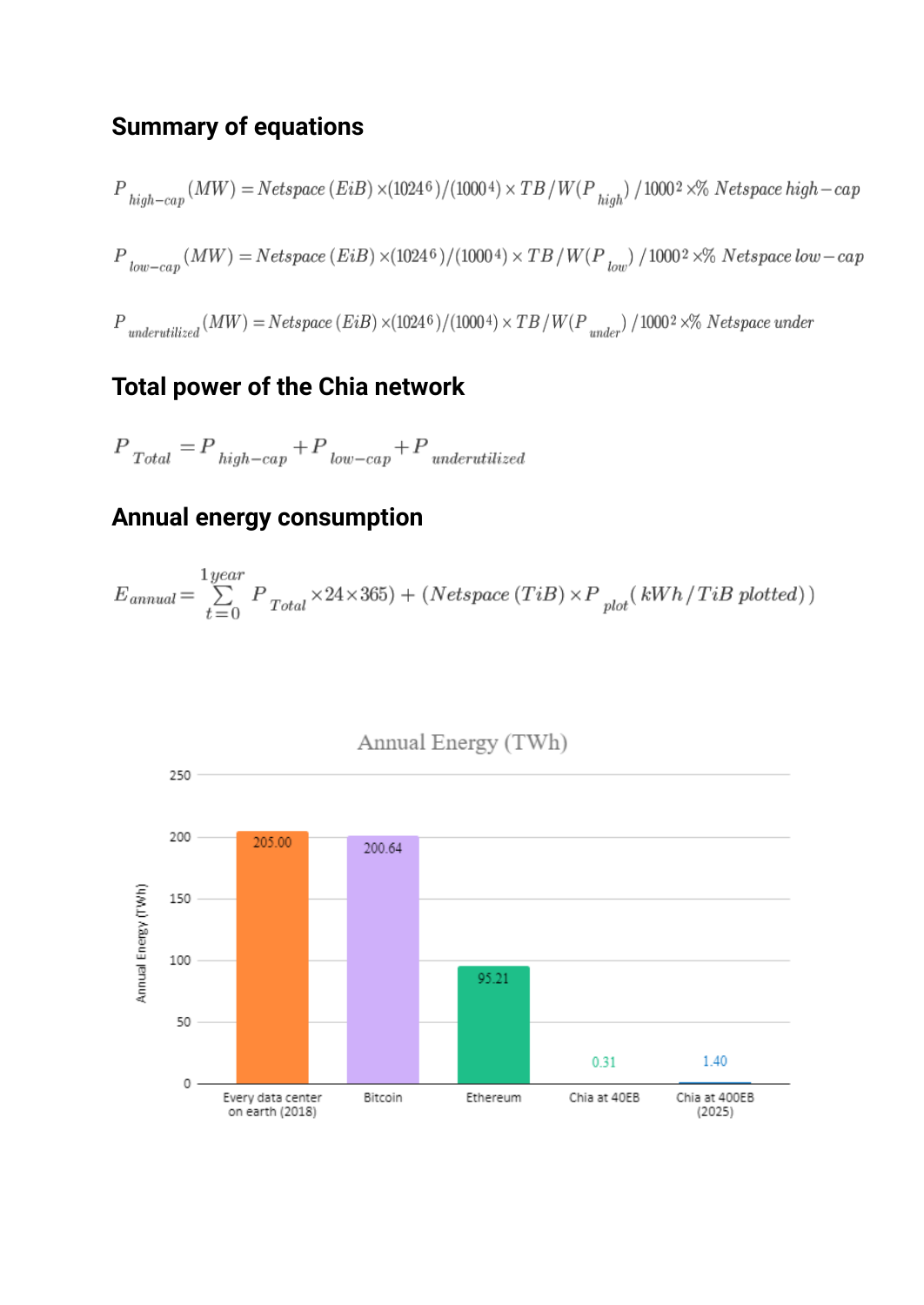Sources

1. [Digiconomist Bitcoin Energy Consumption Index] (<https://digiconomist.net/bitcoin-energy-consumption>)

2. [Ethereum Energy Consumption Index]

(<https://digiconomist.net/ethereum-energy-consumption>)

3. <https://chiapower.org/>

## <span id="page-9-0"></span>**5. Prefarm**

We do not aspire to run an IPO or to create a big financial organization like Chia. As such, a big prefarm isn't required. Our support is planned to run continuously and our strategic reserves are enough to compensate developers and other employees in the long run. We calculated that they would be enough until our project was self-financed.

The prefarm value is 250k blocks, which we intend to use for developer payments in the initial phase of our blockchain development. We believe that this amount will be enough to fund our needs until we obtain external funding. This amount has been chosen because we believe that a prefarm that is too high could raise alarms about a potential pump-and-dump scheme, and one that is too low may block the development of the project in its early stages.

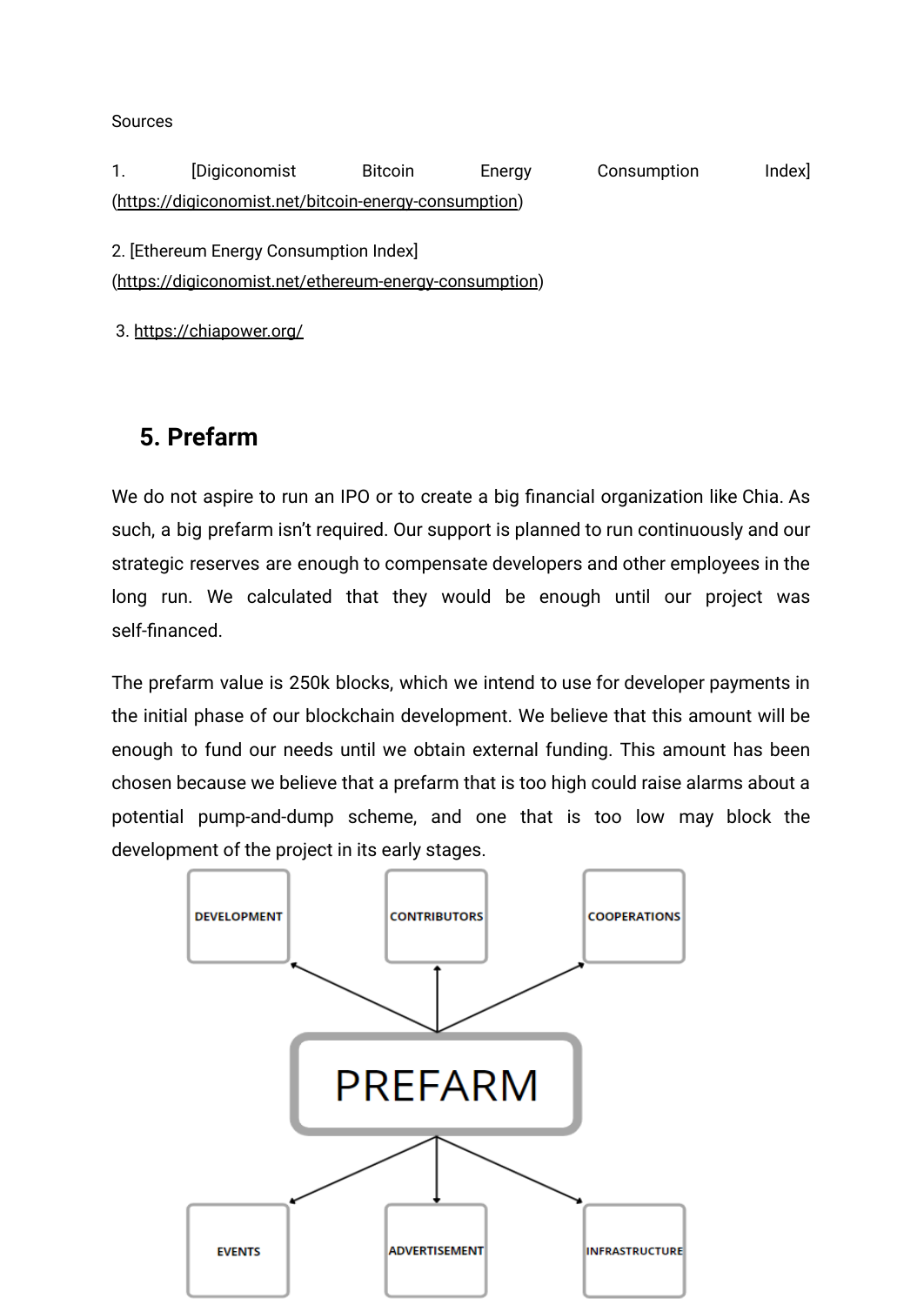### <span id="page-10-0"></span>**6. Chialisp**

Chialisp is a new programming language, built on top of the not-so-popular LISP language. It is the main tool for creating decentralized applications on the blockchain, both on Chia and Flora. Chialisp features a high level of security, and it is easy to audit a program written with it.

With Chialisp, it is possible to create so-called "smart coins", which are equivalent to smart contracts used on other blockchains. In essence, smart coins are an extension of smart contracts with "smart transaction capabilities". The Chialisp language is designed to be as interoperable as possible. The functions created with it are intended to be as close as possible to features known from the world of traditional digital finance (centralized). Thanks to the use of Chialisp, it is possible to construct a network that makes it possible, for example, to undo already accepted transactions or to make the release of funds dependent on the execution of an AML/KYC (Distributed Identity) procedure.

## <span id="page-10-1"></span>**Flora GlobeCare Platform**

One of our goals is to create a decentralized platform that would serve as a hub for collecting and sharing air quality data, with the goal being to cover every corner of the globe, if the community grows to an appropriate size. The key task of the platform will be to provide complete, indisputable and auditable information about air quality in a given area, thanks to data provided by the community. The platform will acquire data from volunteers, reusing already available sensors. Like most projects based on blockchain technology, Flora seeks to eliminate the need for a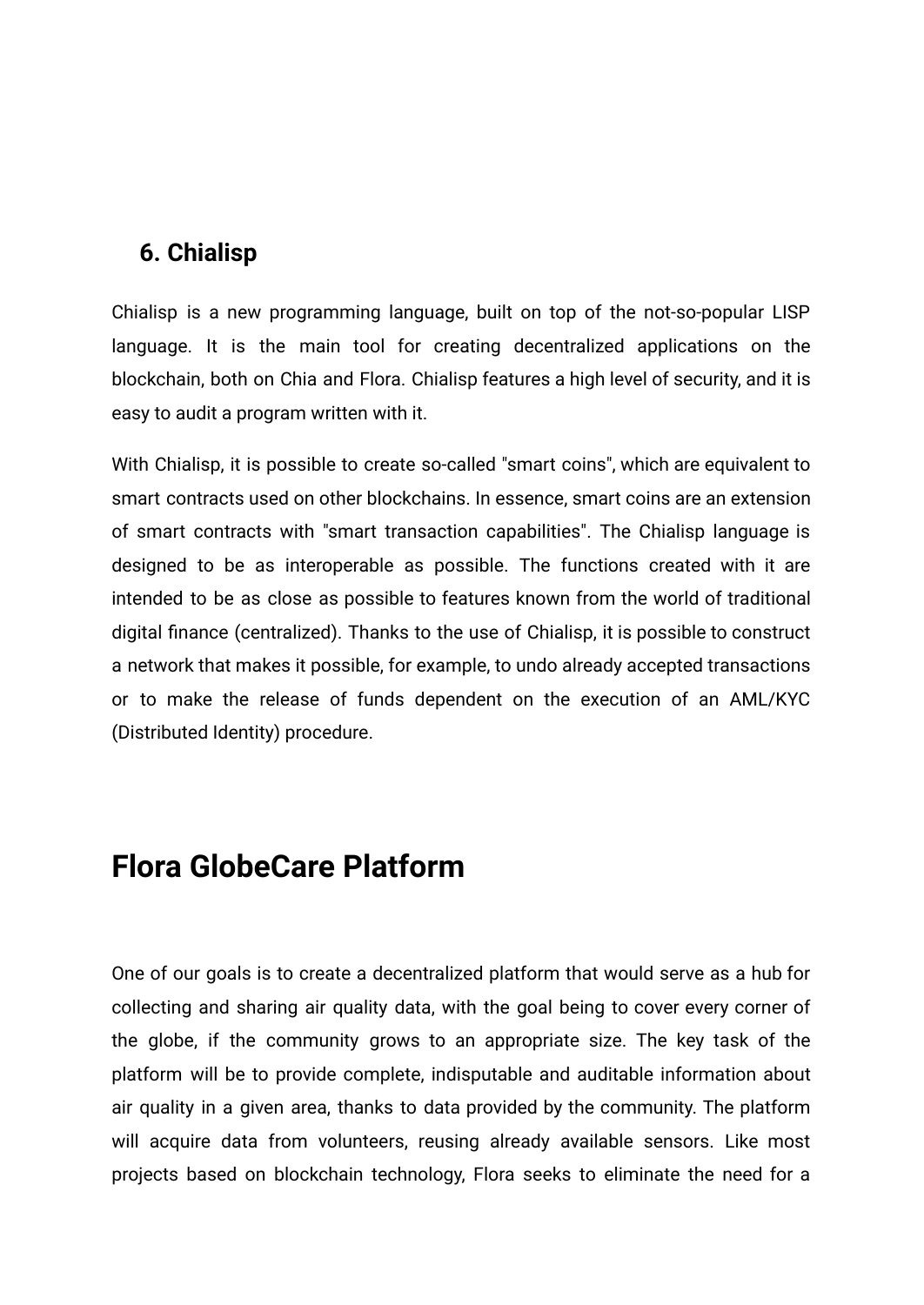third-party. However there is a significant problem when it comes to acquiring air quality data due to a lack of a sufficient number of sensors and a high probability that they are badly placed i.e., near sources of large amounts of exhaust fumes, which do not necessarily correspond to the nature of the immediate surroundings of such a source, or in urban green areas, where air quality may be artificially inflated.

In order to combat sloppy measurements, manipulation and limited access to reliable data for ordinary people, we have prepared a comprehensive plan to solve the above-mentioned problems and to introduce several mechanisms for raising environmental awareness to the local governments and private enterprises. We have already identified a number of areas in which the proper analysis, processing and guarantee of incontestability of the environmental data provided can play a significant role. Some of them remain in the theoretical sphere. However, there are a range of manufacturers' service providers of a particular equipment with whom the discussion has reached an advanced stage.

#### <span id="page-11-0"></span>**Platform specifics**

The platform will bring together a community of people who are open to sharing data about air quality in their environment. There is already a large community, numbering in the hundreds of thousands, who own devices that measure air quality (e.g. Fibaro). Some of them share this type of data when they integrate IoT devices with their smart home via platforms such as Home Assistant or openHAB. The growing popularity of smart homes will only increase the number of people using high-quality air sensors, which creates an attractive growth prospect for us.

The platform will rely on three sources of data acquisition. As we aim to build a large community around Flora, we hope that it will be the main source of data acquisition for the platform. All community participants, from sensor owners to those planning to purchase sensors to smartphone users, will be able to contribute to a decentralized and publicly accessible global air quality database.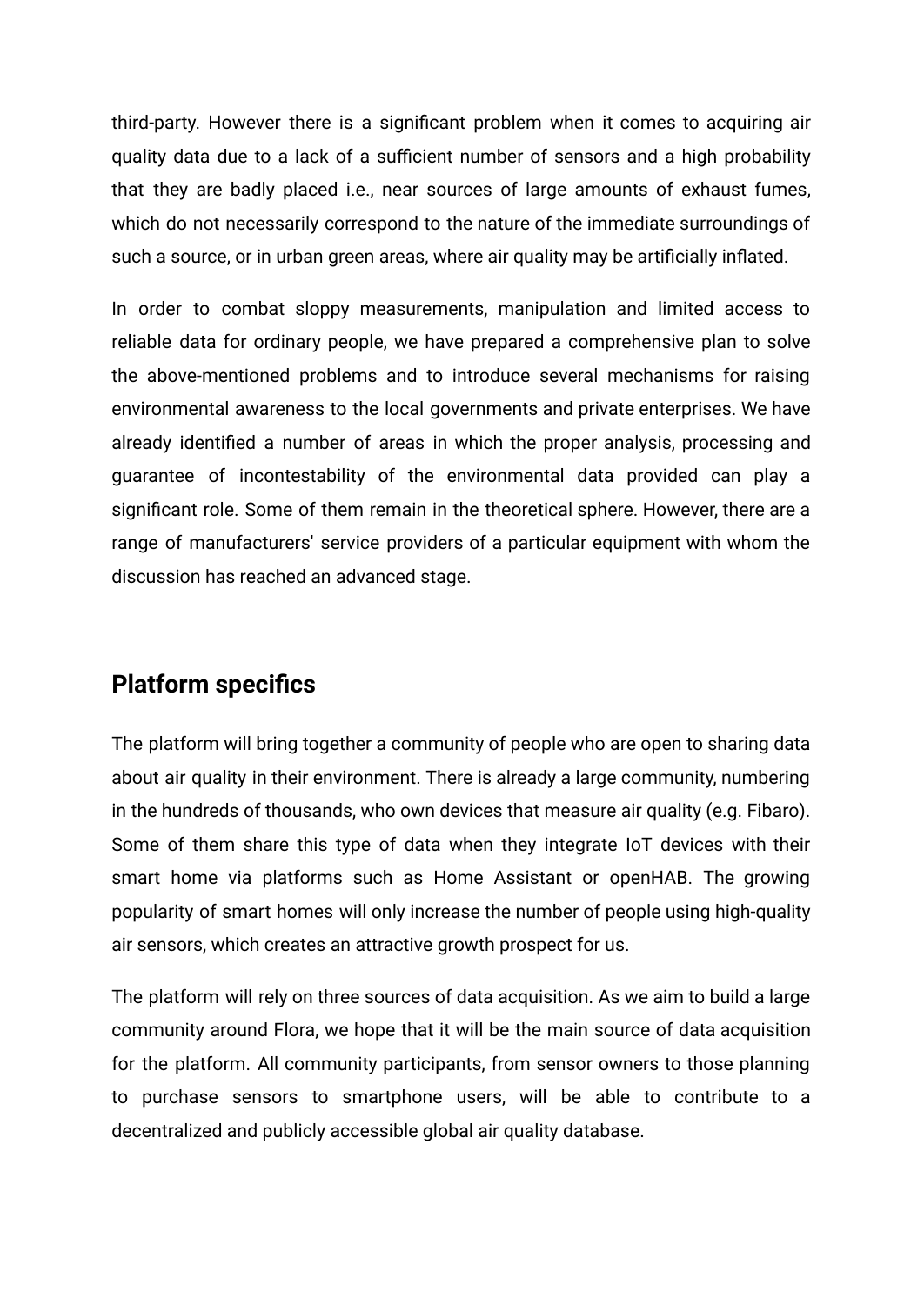We especially hope that more and more mobile device manufacturers decide to install components in their products dedicated to this kind of measurement. Thanks to this, we will be able to equip as many people as possible with a dedicated application that will make use of such components, so that they can provide data to the platform in exchange for compensation in tokens (the reward program will be inactive during the testnet phase). In the future we also intend to develop our own hardware in the form of a tokenized sensor. It will allow community members to acquire platform tokens in an analogous way, sharing data about the air quality in their environment.

Our platform's second pillar will be sourcing data from similar centralized platforms, where users share air quality data and from IoT device integration platforms whose users are also in possession of sensors (including air quality meters). By combining three streams of information contributed directly by our project community, along with existing databases and the third pillar, we have the opportunity to create a massive, and most importantly, well-diversified by source, air quality information hub.

We want to base the third pillar on another blockchain project - Helium. Helium is a decentralized peer-to-peer network based on a network of hot-spots shared by the community, but also various sensors. These include air quality sensors, which makes Helium, or rather its community, a natural partner for us. We intend to integrate our platform with the data stream provided by Helium's sensor users to redirect relevant information to our platform.

The data storage layer will be based on a map with designated districts, in the form of a radius of a certain value, where the sensors are operating. Each user will be able to check the air quality information of the selected sensor area.

#### <span id="page-12-0"></span>Use of the platform by companies and large entities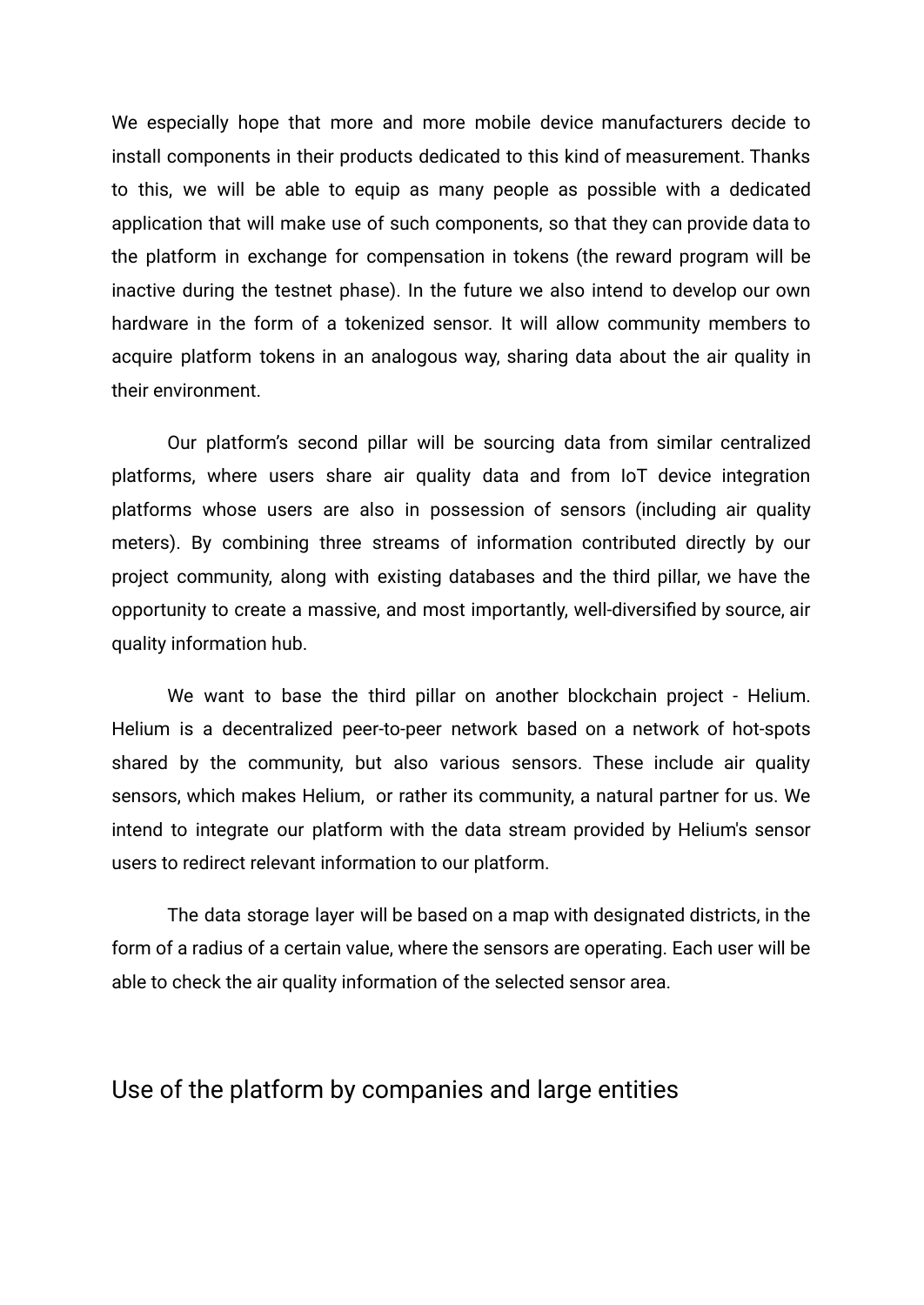The burden of having a negative as well as a positive impact on air quality rests on everyone, but the biggest role is played by large entities, such as local governments, whose regulations affect the local biosphere, and companies, on whose environmental policy depends the impact on the environment. For this reason, we intend to place particular emphasis on cooperation with local authorities and entrepreneurs (owners of factories, production plants, real estate developers and so on).

As part of the interaction with local communities, we would like to implement an air quality certification mechanism for each area. Such a certificate would be issued based on data collected on the platform, in the form of an NFT token with an expiration date. As an example, a local government or a developer, wanting to encourage potential new inhabitants to move to their city or to buy an apartment in a newly-built housing estate, could have such a certificate in order to signify a good air quality in the region. The process of popularization of certificates would introduce a mechanism of ecological competitiveness in many industries as well as at the local level, encouraging entities to invest in improving the quality of the local biosphere.

## <span id="page-13-0"></span>**COMPANY VISION**

#### <span id="page-13-1"></span>**1. GlobeCare platform development**

Currently, one of our main goals is to implement and develop a project in the Flora ecosystem known as the GlobeCare platform. We believe that blockchain can have a very positive effect on the quality and wide access to environmental data, which in the long run will allow us to move even faster towards a green transformation around the world.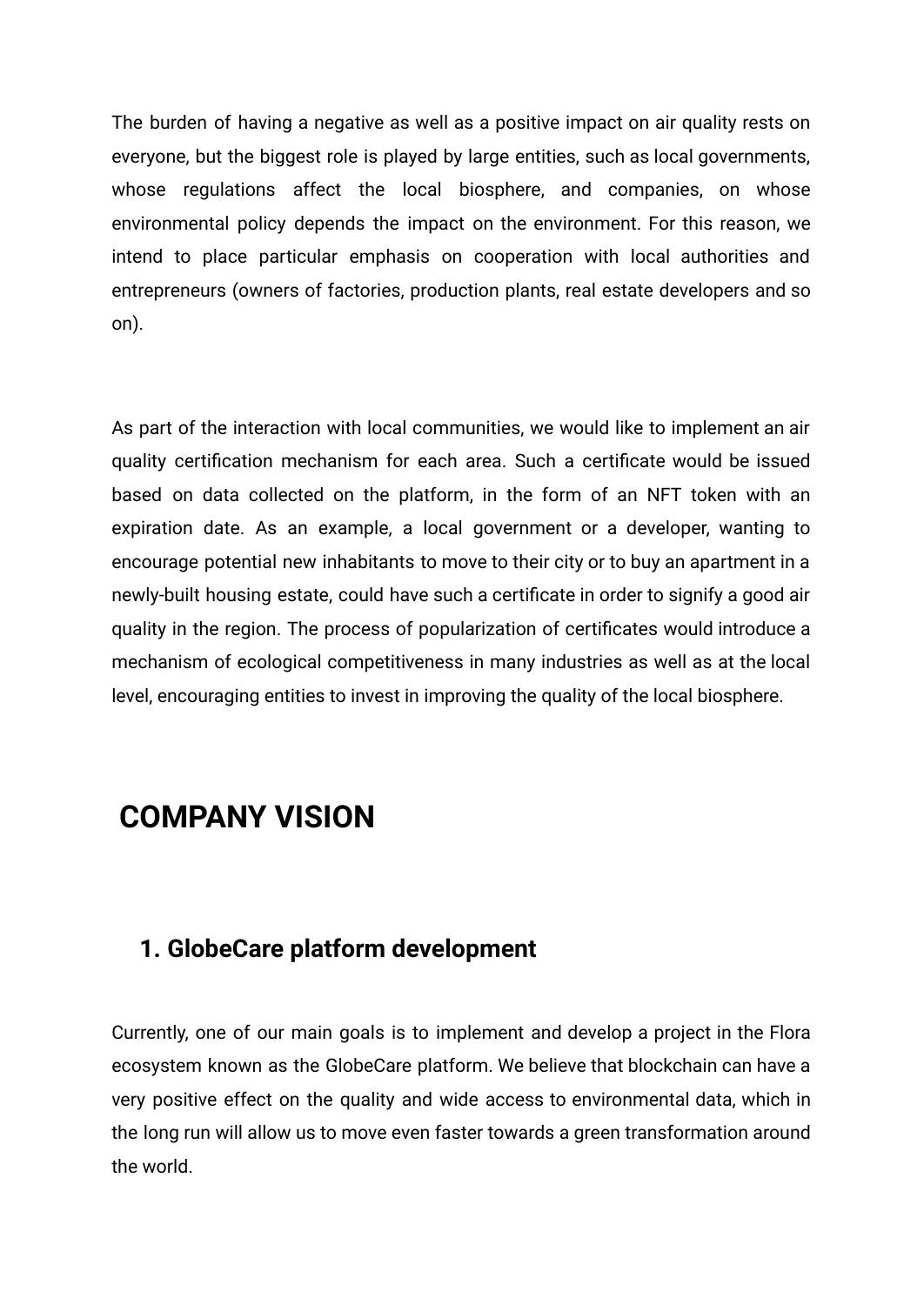#### <span id="page-14-0"></span>**2. Building a fully functional layer-1 network**

We here at Flora team believe that it is the community that has the biggest impact on growth in the cryptocurrency space. As such, we want to reserve space for other great projects. Flora blockchain is a fully functional layer-1 network where community members can pursue their own projects. We are absolutely not closing ourselves off to any domain that has found its way into blockchain implementation.

#### <span id="page-14-1"></span>**3. Integration with other blockchains**

Flora is a cryptocurrency project that wants to build an ecosystem for next-generation decentralized applications. Flora is a blockchain designed for data, and we want to provide a bridge that connects this chain to other blockchains. Flora can enable seamless communication between its users and other blockchains.

#### <span id="page-14-2"></span>**4. Cooperation with local governments and private entities**

Team Flora has already begun discussions with many private entities to help us implement our ideas. We are sure that the increasingly popular idea of green transformation will attract many private companies and corporations to cooperate with us. We are also very much open to cooperation with local governments.

As a fully-fledged, fully functional and interoperable blockchain, Flora offers local governments as well as various businesses a wide range of applications for blockchain technology, such as in the field of ecology or in other low-carbon blockchain applications.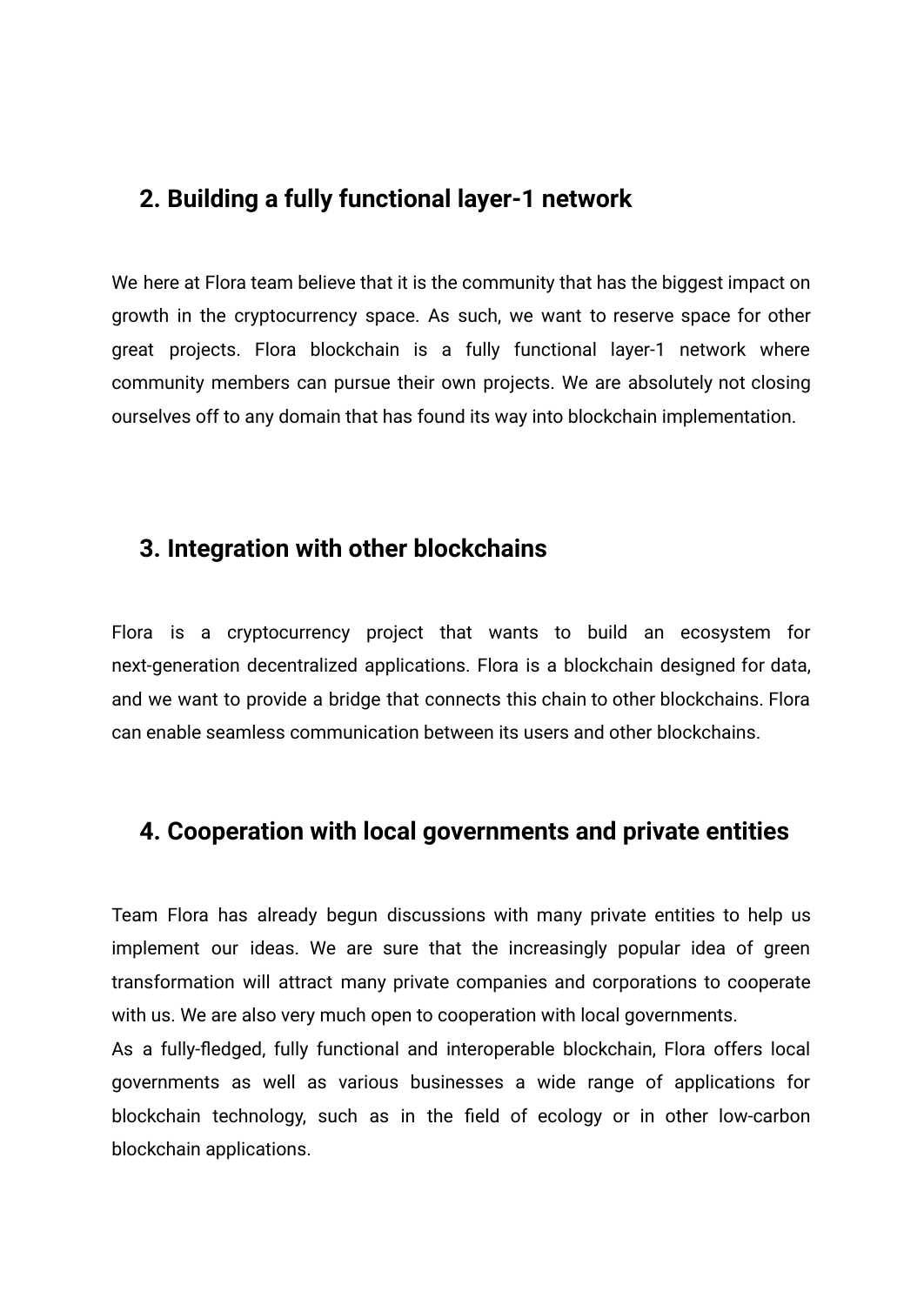### <span id="page-15-0"></span>**5. Opportunity to work with large companies**

Working in cooperation with large companies and corporations is an unquestionable advantage and the driving force behind every project. In our team there are people with great business knowledge and connections in various market spheres. We have already started discussions with companies about possible cooperation and real use of tokens based on Flora or Flora cryptocurrency itself. However, we want to take it slow and carefully, follow the already defined path of development in order to announce these partnerships at the right moment and finalize them in the next step.

## <span id="page-15-1"></span>**DEVELOPMENT PLAN**

#### <span id="page-15-2"></span>**1. Growth & Stability**

As a basis for taking the next steps, we need to increase the number of users to increase security and stability of our blockchain. Achieving this will allow us to further pursue development by obtaining external funds. As part of the consumption of coins from the prefarm, we plan to develop applications that will allow communication with the chain or multiple chains.

#### <span id="page-15-3"></span>**2. Plans for the near future**

We want to utilize the prefarm as a method of accelerating the project, i.e. to create the slash functionality of the application, which due to the fact that it is an API or a rest API, will allow the interaction with various other blockchains. With that, Flora could effectively function as a layer-2 network and enable us to work on various different projects. Each project released will have its own documentation. We have a couple of ideas that are in the development phase. However, we are not yet ready to provide further details on them. All the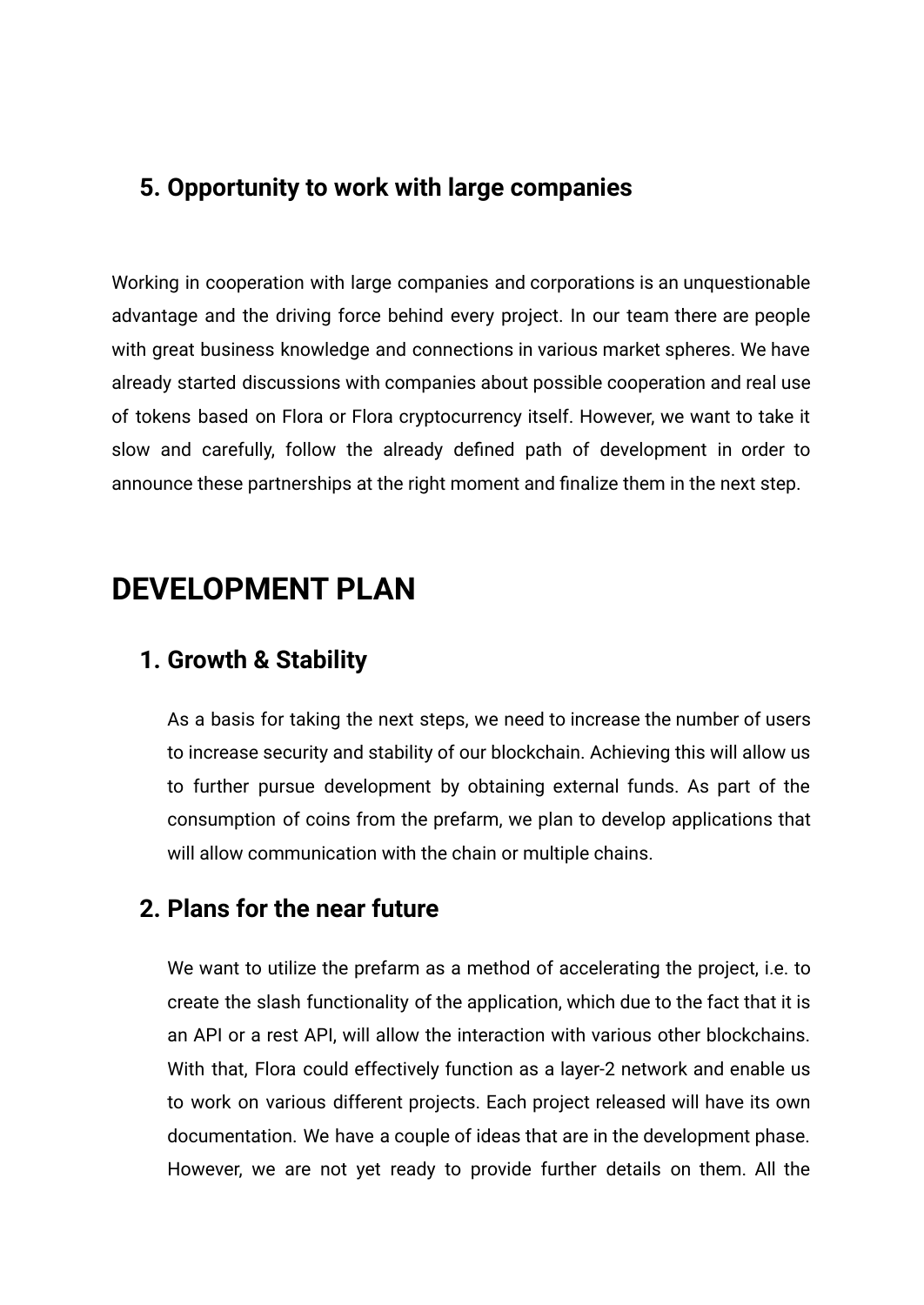information about our future project will be provided on our social media and on the blog on our website.

## <span id="page-16-0"></span>**3. Target group**

Our main target group we want to reach are Chia farmers who, thanks to Flora, can effectively co-farm, i.e., increase their potential profit without the need for any additional investments in their farming infrastructure. We also wish to reach people who are interested in Chia and Flora solutions, such as companies or other private entities. Another target group we want to reach are people who care about the environment as this lies at the core of what Flora seeks to achieve. We hope our activity will attract the attention of people who have unused drive space and want to make a bit of profit for themselves, as well as encourage them to become interested in projects that utilize these solutions like Flora or Chia.

## <span id="page-16-1"></span>**4. Listing**

Listing on a major exchange (and we don't intend to stop at just one) is the crowning achievement for any self-respecting cryptocurrency. We believe that our project is able to measure up to the market's fair judgment with regards to its value. We also want to provide the community with the broadest and most accessible way to share in the success of this project, which of course means profiting from partaking in it.

## <span id="page-16-2"></span>**5. Exploring new applications for tokens on the Flora network**

As a largely community-based project, we want to make tokens developed on our network as usable as possible, both for the people supporting the project and for ventures based on our network. Therefore, we intend not to stop with what we have done so far, what we are currently implementing and what we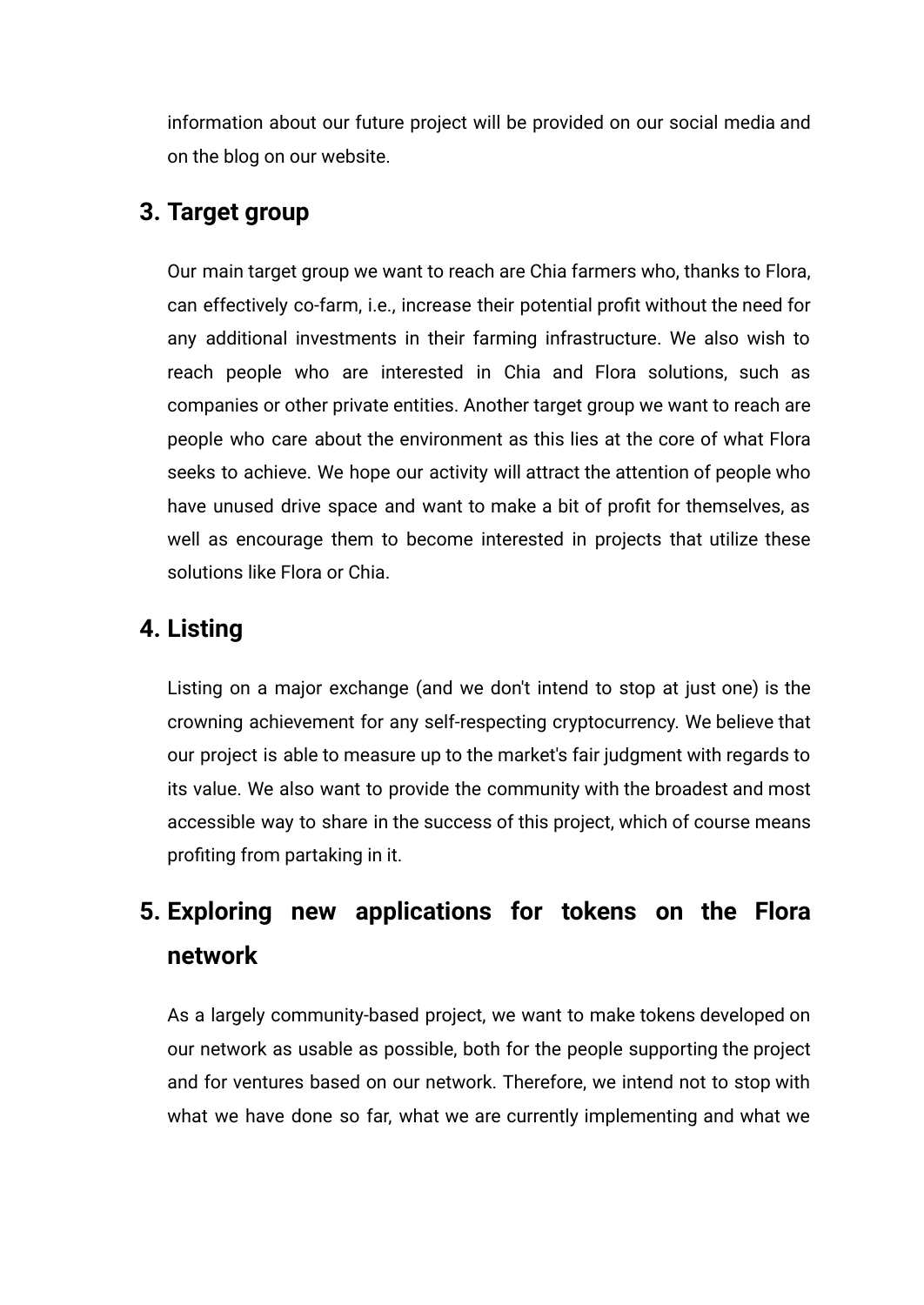have in the pipeline. Our project is open to new uses for tokens on our network.

We are currently thinking about using tokens as compensation for users of the GlobeCare platform who will share their data. There are also many other applications that we would like to implement that already exist on other blockchains, but are not created in harmony with nature. We are committed to enriching and reinventing existing solutions in a way that is not harmful to the climate and the environment.

### <span id="page-17-0"></span>**6. AI utilization as the foundation of the platform**

Artificial intelligence is something we are particularly interested in when it comes to managing the data collected on the GlobeCare platform. Therefore, we plan to implement AI solutions that will serve, among other things, to sift through the noise among the information provided by the users of the platform. There are also a few other revolutionary artificial intelligence solutions that we would like to implement.

### <span id="page-17-1"></span>**7. Combining Proof of Coverage with Flora blockchain**

Proof of Coverage (PoC) is a new work technique for the Helium Network that proves network connection and Hotspot placement. If the network connectivity and location of the Hotspot are validated, the participants of this procedure are compensated. The amount of dependable coverage that a physical wireless network can provide for users installing low-powered connected devices on it determines its success. The Helium Network's Proof of Coverage consensus technique makes use of the advantages of radio frequencies to provide meaningful proof. It incentivizes anybody to deploy a Hotspot and earn HNT for creating the network and delivering device data at a tenth of the cost of cellular. Hotspots also operate as miners on the Helium blockchain. Using the "PoC Challenge" technique, the blockchain continually examines the Hotspots.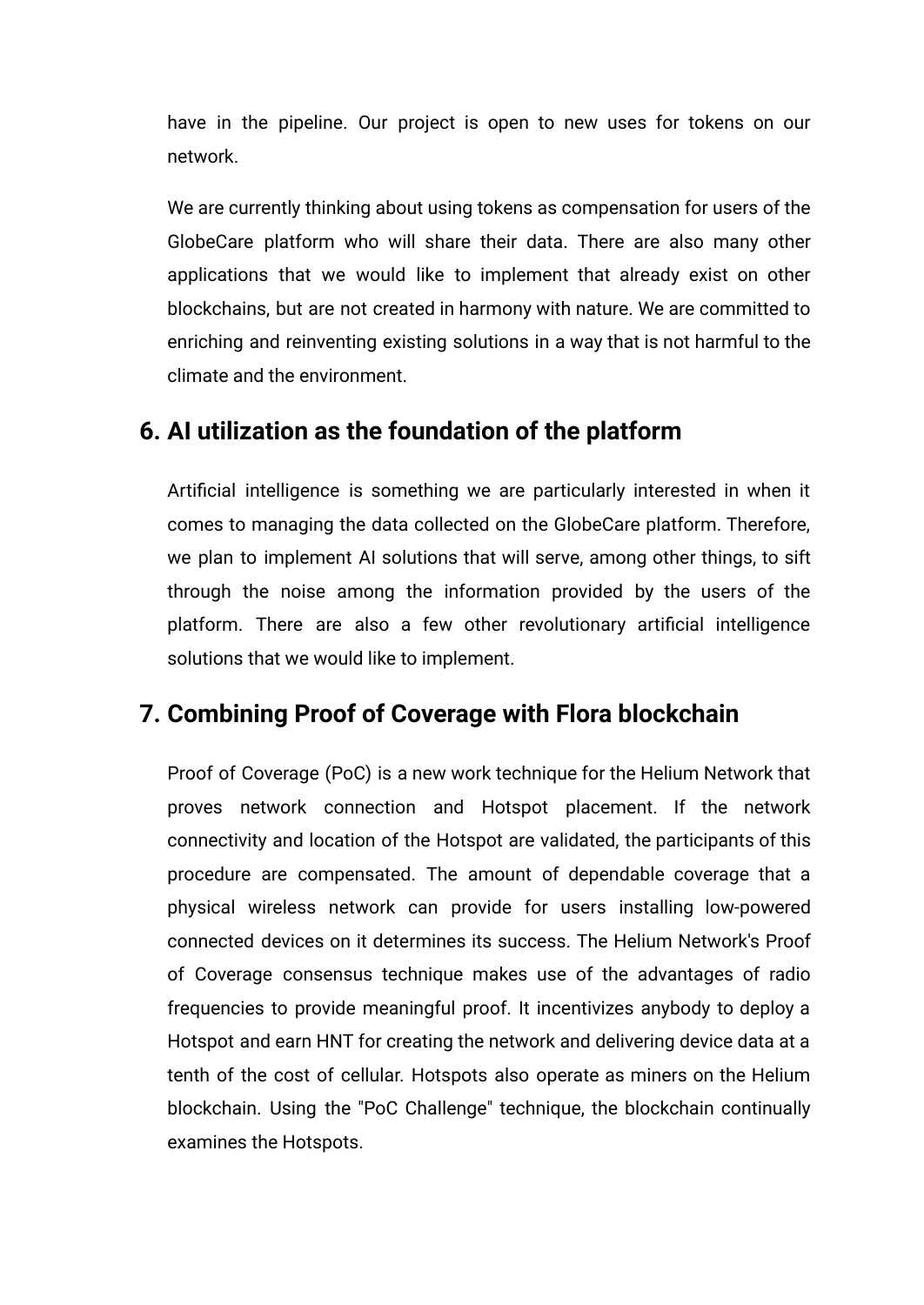To put it another way, the Proof of Coverage method is a definitive proof of wireless coverage given by Hotspots on the Network. The Helium Blockchain maintains the data generated by this continual network connection and coverage verification. The Helium Blockchain uses a Proof of Coverage mechanism to validate network connections and hotspot location. Proof of Work, on the other hand, is a cryptographic proof in which one person demonstrates to others that a specific amount of computing work has been put in. Traditional PoW mining rigs utilize GPUs or ASICs, however Helium Network's Proof of Coverage uses Radio Technology. Helium miners are simple to install and set up since they come in plug-and-play kits, whereas other Bitcoin miners require more technical know-how. PoW also requires a large amount of processing power for task confirmation, whereas PoC does not.

### <span id="page-18-0"></span>Conclusion

Flora, as an ambitious team, wants to use the potential of blockchain technology, both Chia and Helium. We believe that we are on the right track to creating a fully functional tool capable of combining the two. The utility of this solution is huge. We think that it will also be used in our GlobeCare project. We want to utilize Helium, as it is mined using Hotspots, which we are able to use to read important data, which will be saved on the Flora blockchain.

## <span id="page-18-1"></span>**8. Research into new applications for blockchain technology and further development of already existing technologies**

As blockchain technology evolves with each passing day, it is certain that there are still thousands of new applications for Satoshi Nakamoto's invention. The bull market of 2017-18 brought to the cryptocurrency market many new projects that provided innovative and previously unknown solutions. Over the course of 3 years, it became clear that blockchain